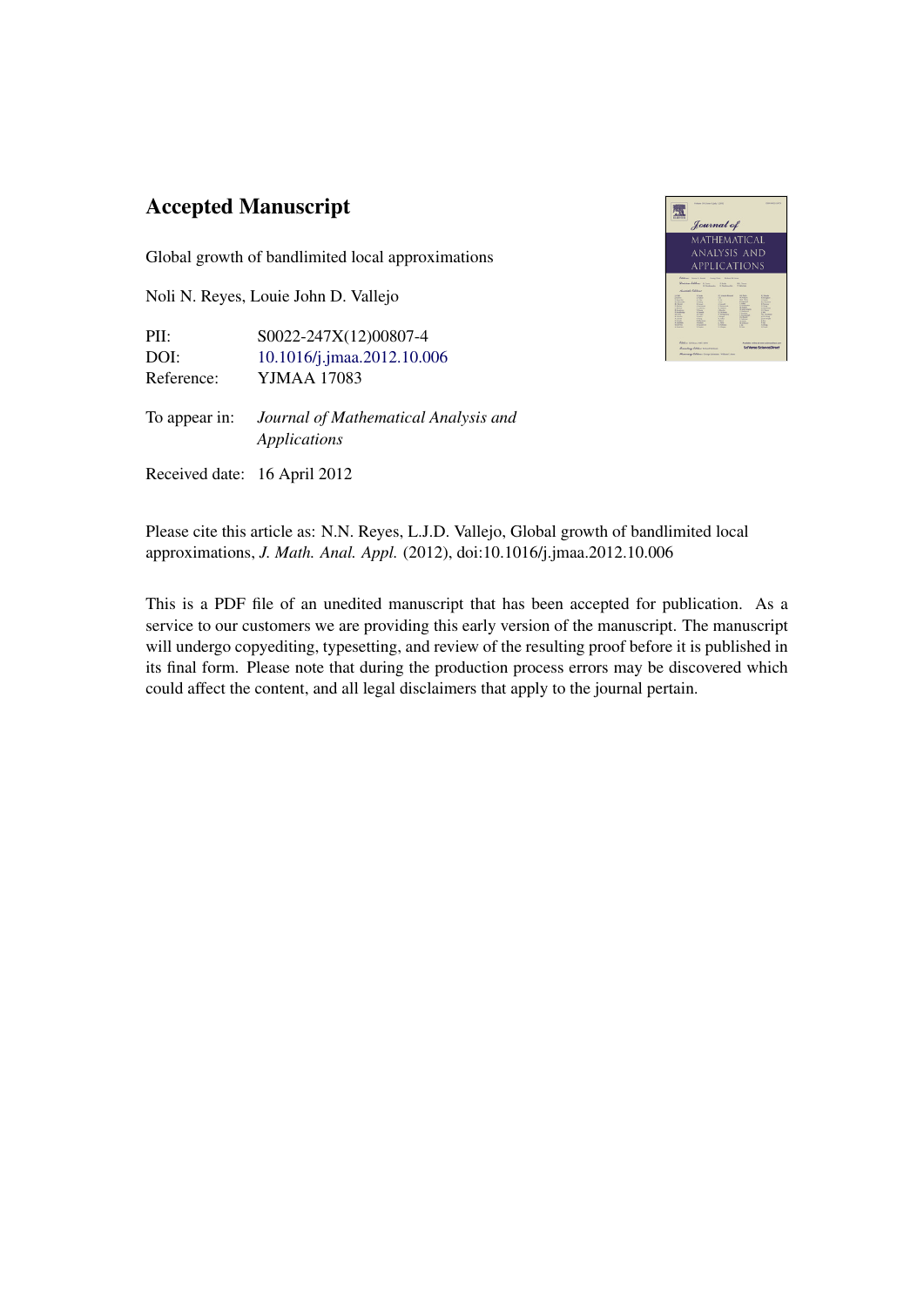## Global Growth of Bandlimited Local Approximations

Noli N. Reyes and Louie John D. Vallejo

University of the Philippines – Diliman Institute of Mathematics Quezon City, 1101 Philippines noli@math.upd.edu.ph

August 16, 2012

#### Abstract

We obtain explicit estimates showing how the global norm of a band-limited function blows up, as it locally approximates a function with a jump in a derivative. As an application, we obtain bounds on how well a function, with a jump in a derivative, can be essentially time- and band-limited.

Key words: Fourier transform, Bandlimited approximation, Uncertainty Principle, Meanvalue inequality, Legendre Polynomials, Approximate Concentration

2010 Mathematics Subject Classification: 35B05, 41A10, 41A17, 41A25, 42A38, 42C10

#### 1 Introduction

Let U and V be closed vector subspaces of a Hilbert space  $\mathcal H$  with respective orthogonal projections  $P_U$  and  $P_V$ . Existence of solutions  $g \in \mathcal{H}$  to the system

$$
P_U g = u, \quad P_V g = v \tag{1.1}
$$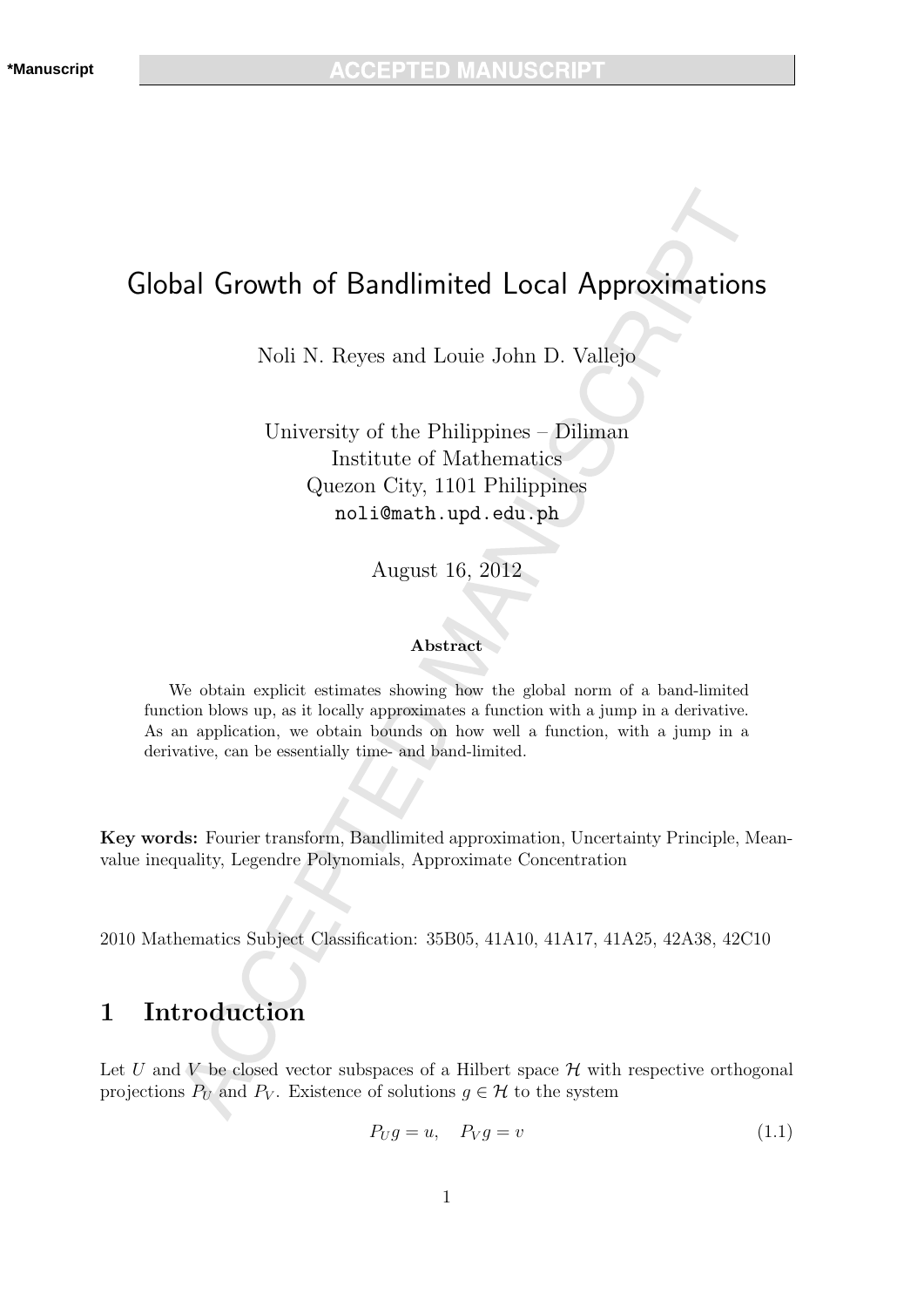has been well studied, for example, in [7, p. 88] and [4]. It is shown in [4] that the condition  $U \cap V = \{0\}$  is equivalent to the existence of approximate solutions to (1.1) given any pair  $(u, v) \in U \times V$ ; i.e., there exists a sequence  ${g_k}_{k=1}^{\infty}$  in  $\mathcal{H}$  such that

$$
||P_U g_k - u|| + ||P_V g_k - v|| \longrightarrow 0. \tag{1.2}
$$

Suppose that for some particular  $(u, v) \in U \times V$ , there exists no  $g \in \mathcal{H}$  that satisfies (1.1) but there exists a sequence  $\{g_k\}_{k=1}^{\infty}$  satisfying (1.2). A compactness argument shows that  $||g_k|| \to \infty$ . This raises the general question of finding explicit estimates describing how  $||g_k||$  tends to infinity in relation to how fast  $||P_U g_k - u|| + ||P_V g_k - v||$  tends to zero.

In this note, we shall consider the important special case with  $\mathcal{H} = L^2(\mathbb{R}),$ 

$$
U = \{ u \in \mathcal{H} : \operatorname{supp} u \subset I \} \quad \text{and} \quad V = \{ v \in \mathcal{H} : \operatorname{supp} \widehat{v} \subset \mathbb{R} \setminus [-\Omega, \Omega] \},
$$

where  $\Omega > 0$  is fixed, I is a given compact interval, and  $\hat{v}$  denotes the Fourier transform of v. Since  $U \cap V = \{0\}$ , approximate solutions to (1.1) always exist.

Now, fix  $u \in U$  and  $\rho > 0$ . Classical arguments show there exists  $g \in L^2(\mathbb{R})$  such that  $||P_{U}g - u|| < \rho$  and  $P_{V}g = 0$ ; i.e.,

$$
||u - g||_{L^2(I)} < \rho
$$
 and  $\operatorname{supp} \widehat{g} \subset [-\Omega, \Omega].$ 

Suppose  $a \in I$  and  $\delta > 0$  such that  $[a - \delta, a + \delta] \subset I$  and u is n times differentiable on both  $|a-\delta, a|$  and on  $|a, a+\delta|$ . Our main result states that, under reasonable conditions,

$$
C_n \Omega^{n + \frac{1}{2}} ||u - g||_{L^2(I)}^p ||g||_{L^2(\mathbb{R})} \geq \Delta_n(u) \tag{1.3}
$$

where  $\Delta_n(u) := \inf \{ |u^{(n)}(t^+) - u^{(n)}(t^-)| : t^- \in ]a - \delta, a[ \ , t^+ \in ]a, a + \delta[ \ \} \ , \ 0 \leq p \leq$  $2/(2n+1)$ , and  $C_n$  is a constant depending only on n.

As an application of (1.3), we obtain bounds on how well a function, with a jump in a derivative, can be essentially time- and band-limited. Taking  $I = [-\delta, \delta]$  for simplicity, we obtain under reasonable conditions that

$$
A_n(7\varepsilon)^p \ge \frac{\Delta_n(u)}{\Omega^{n+\frac{1}{2}}||u||_{L^2(I)}^{p+1}}
$$

whenever u and  $\hat{u}$  are  $\varepsilon$ -concentrated on  $[-T, T]$  and  $[-\Omega, \Omega]$  respectively, and  $A_n$  is a constant depending only on n. We recall that a function f is  $\varepsilon$ -concentrated on  $A \subset \mathbb{R}$  if

$$
\int_{\mathbb{R}\setminus A}|f|^2 \ \leq \ \varepsilon^2 \int_{\mathbb{R}}|f|^2.
$$

This complements a result of Donoho and Stark in  $[5]$ . They showed that if a function  $f$ of unit norm is  $\varepsilon$ -concentrated on A and f is  $\rho$ -concentrated on B, then  $|A|\cdot|B| \ge (1-\varepsilon-\rho)^2$ (see also [8] for a slight improvement).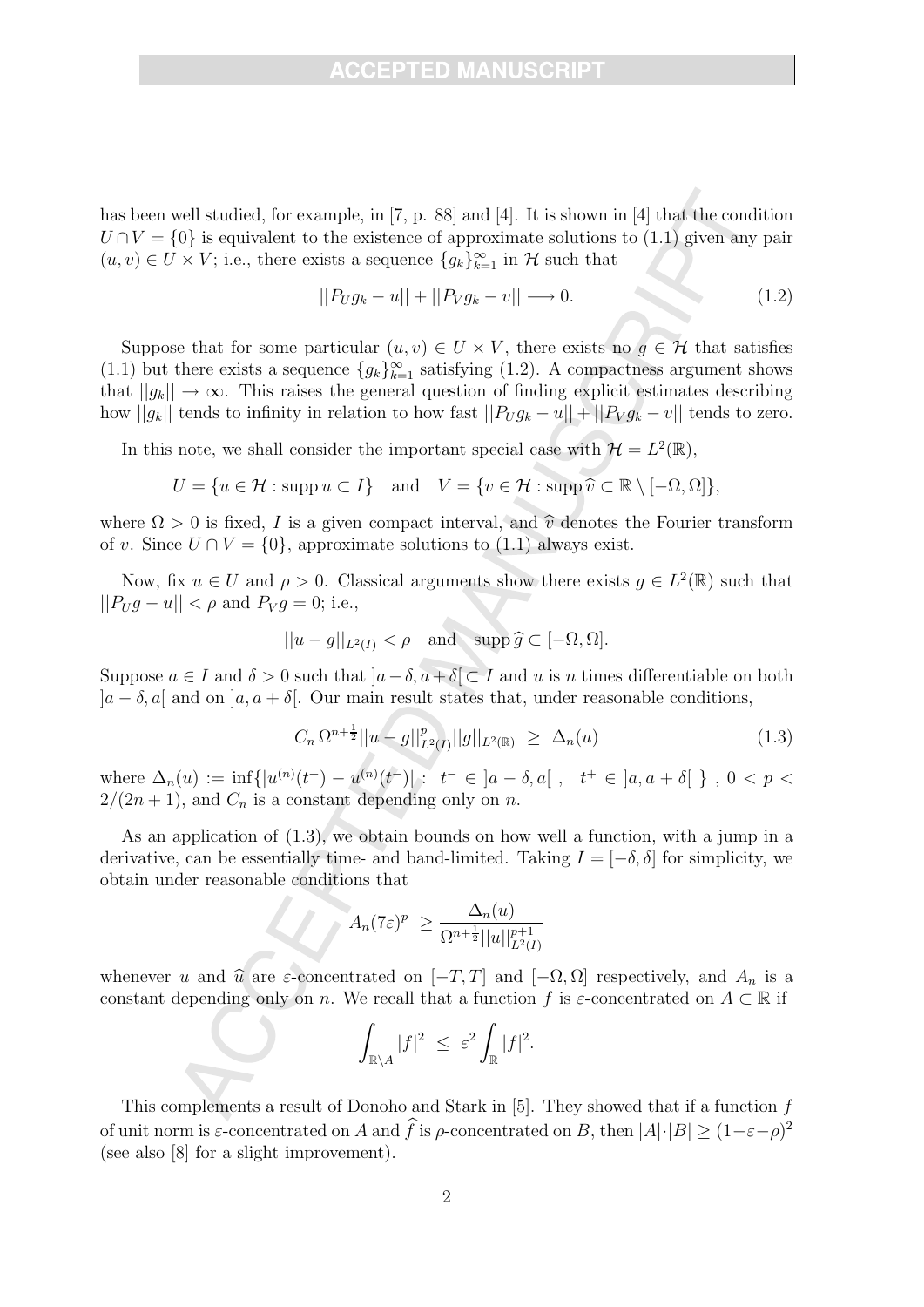The estimate (1.3) can be viewed as an uncertainty principle inequality. It describes how the global norm  $||q||_{L^2(\mathbb{R})}$  grows as the local approximation error  $||u - q||_{L^2(I)}$  tends to zero. It is remarkable to note that the growth of  $||g||_{L^2(\mathbb{R})}$  is manifested outside I. The reader may consult [1], [2], [3], [6], [7], [8] and [12] for background on uncertainty principle inequalities and on essentially time- and band-limited functions.

For an interval I and a measurable function  $u: I \longrightarrow \mathbb{C}$ , we let

$$
||u||_{L^2(I)} = \left(\int_I |u(t)|^2 dt\right)^{1/2}
$$

.

If I is the entire real line, we simply write  $||u||_2$  in place of  $||u||_{L^2(I)}$ . The Fourier transform of an integrable function  $f : \mathbb{R} \longrightarrow \mathbb{C}$  is defined by

$$
\widehat{f}(\xi) = \int_{\mathbb{R}} f(t)e^{-2\pi i \xi t} dt.
$$

If  $\Omega > 0$ , we define the Paley-Wiener class  $PW(\Omega)$  as the set of all  $f \in L^2(\mathbb{R})$  such that  $\text{supp }\widehat{f}\subset [-\Omega,\Omega].$ 

### 2 Growth of norms of approximate solutions

When the problem (1.1) has no solution for a fixed  $(u, v) \in U \times V$ , then approximate solutions blow up.

**Proposition 2.1** Let U and V be closed vector subspaces of a Hilbert space  $H$  with respective orthogonal projections  $P_U$  and  $P_V$ . Let  $(u, v) \in U \times V$  such that the system

 $P_U g = u$ ,  $P_V g = v$ 

has no solution  $g \in \mathcal{H}$ . Suppose  $\{g_k\}_{k \in \mathbb{N}}$  satisfies  $||P_U g_k - u|| + ||P_V g_k - v|| \to 0$  as  $k \to \infty$ . Then  $||g_k|| \rightarrow \infty$ .

*Proof.* Suppose otherwise. Then some subsequence  $\{g_{n_k}\}_{k=1}^{\infty}$  converges weakly, say to  $g \in \mathcal{H}$ . Thus

$$
\langle g - g_{n_k}, P_U g - u \rangle \longrightarrow 0. \tag{2.1}
$$

Moreover, since  ${g_{n_k}}$  is a bounded sequence,

$$
|\langle g - g_{n_k}, u - P_U g_{n_k} \rangle| \le ||u - P_U g_{n_k}|| \sup_{j \in \mathbb{N}} ||g - g_{n_j}|| \longrightarrow 0. \tag{2.2}
$$

Hence, from  $(2.1)$  and  $(2.2)$ , we obtain

$$
||P_U(g - g_{n_k})||^2 = \langle g - g_{n_k}, P_Ug - u \rangle + \langle g - g_{n_k}, u - P_Ug_{n_k} \rangle \longrightarrow 0.
$$
 (2.3)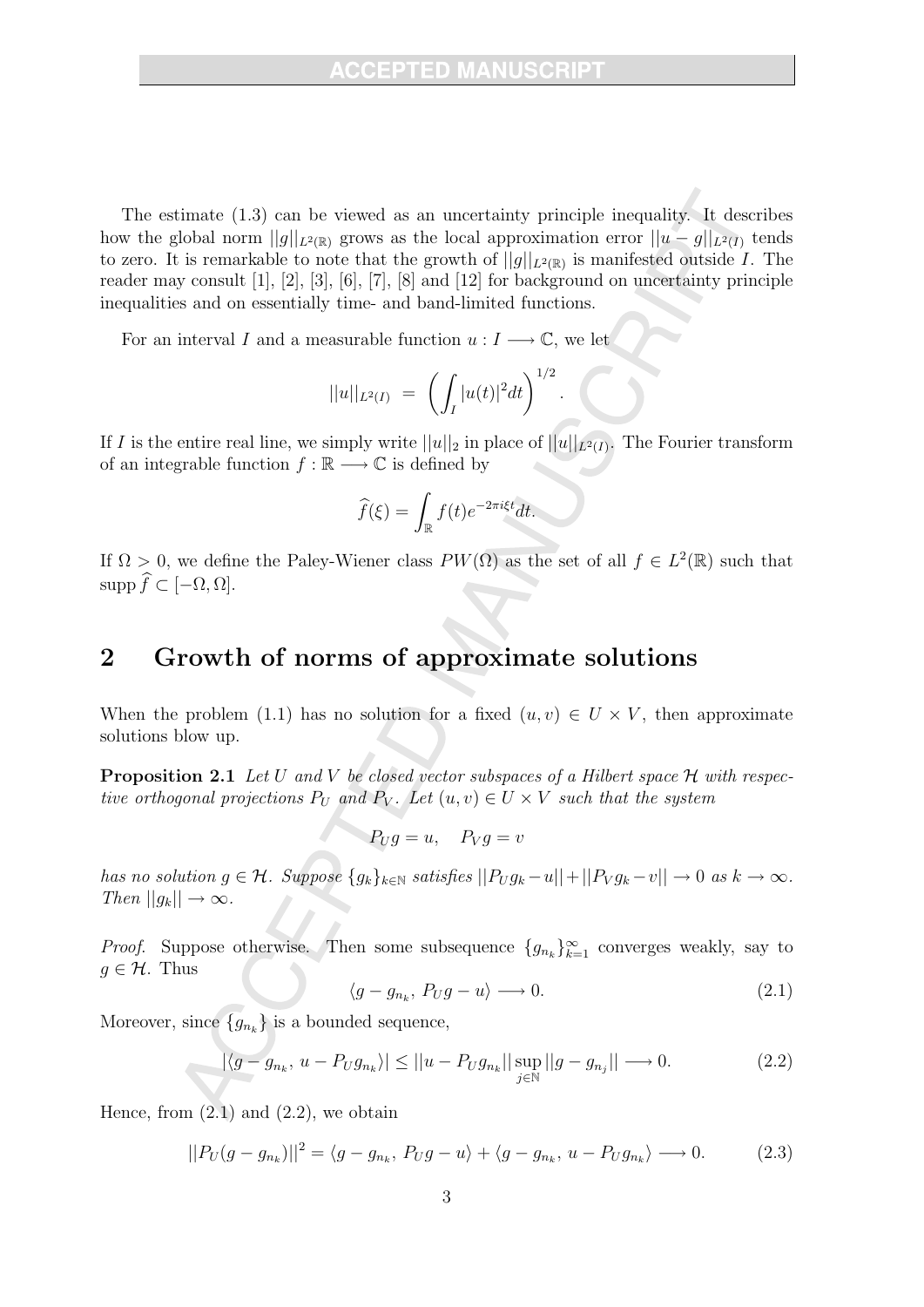Thus,

$$
\frac{1}{2}||P_Ug - u||^2 \le ||P_U(g - g_{n_k})||^2 + ||P_Ug_{n_k} - u||^2 \longrightarrow 0.
$$
\n(2.4)

Hence,  $P_U g = u$ . Likewise, we conclude that  $P_V g = v$ .  $\Box$ 

In the context of bandlimited local approximations, Proposition 2.1 translates into the following corollary.

**Corollary 2.2** Let  $\Omega > 0$  and I be a compact interval of the real line. Suppose  $u \in L^2(I)$ is not the restriction of a function from  $PW(\Omega)$ . Let  $\{g_k\}_{k=1}^{\infty}$  be a sequence in  $PW(\Omega)$ such that  $||u - g_k||_{L^2(I)} \to 0$ . Then  $||g_k||_2 \to \infty$ .

*Proof.* We shall apply Proposition 2.1 with  $\mathcal{H} = L^2(\mathbb{R})$ ,  $U = \{u \in \mathcal{H} : \text{supp } u \subset I\},$  $V = \{v \in \mathcal{H} : \operatorname{supp} \hat{v} \subset \mathbb{R} \setminus [-\Omega, \Omega] \}, v = 0 \text{ and } u \text{ as given in the statement of the }$ corollary. Note that for all  $f \in \mathcal{H}$ ,

$$
P_U f = f \cdot 1_I
$$
 and  $\widehat{P_V f} = \widehat{f} \cdot 1_{[-\Omega,\Omega]^c}$ .

Thus, the system

$$
P_U g = u, \quad P_V g = 0
$$

has no solution  $g \in \mathcal{H}$ . Moreover, since  $P_V g_k \equiv 0 \equiv v$ ,  $||P_U g_k - u||_2 + ||P_V g_k - v||_2 =$  $||g_k - u||_{L^2(I)} \to 0$  by hypothesis. By Proposition 2.1, we conclude that  $||g_k||_2 \to \infty$ .  $\Box$ 

We emphasize that to a locally square-integrable function  $u$ , it is always possible to obtain local approximations with Fourier transforms having arbitrarily small supports. In [13], they showed that this follows from the density of suitable prolate spheroidal wave functions in  $L^2(I)$ . We give a simpler constructive proof below.

**Proposition 2.3** Set  $I = [-1, 1]$  and fix  $u \in L^2(I)$ . Let  $\Omega$  and  $\epsilon$  be arbitrary positive numbers. Then there exists  $g \in PW(\Omega)$  such that  $||u - g||_{L^2(I)} < \epsilon$ .

*Proof.* Let  $\phi$  be a function from the Schwartz class such that  $\text{supp }\hat{\phi} \subset [-1, 1]$  with  $\phi(0) = 1$ . Choose a polynomial P such that  $||u - P||_{L^2(I)} < \epsilon/2$ . Let  $\omega > 0$  be small enough such that  $\omega < \Omega$  and  $\omega^2 ||\phi'||_{\infty}^2 \int_{-1}^{1}$  $\int_{-1}^{1} |tP(t)|^2 dt < \epsilon^2/4$ . Define  $g(t) = P(t)\phi(\omega t)$ . Then

$$
\int_{-1}^{1} |P(t) - g(t)|^2 dt \le \omega^2 ||\phi'||_{\infty}^2 \int_{-1}^{1} |tP(t)|^2 dt < \epsilon^2/4
$$

and therefore  $||u - g||_{L^2(I)} < \epsilon$ . Moreover, if  $P(t) = \sum_{k=0}^n a_k t^k$ , then

$$
\widehat{g}(\xi) = \omega^{-1} \sum_{k=0}^{n} \frac{a_k}{(-2\pi i w)^k} \widehat{\phi}^{(k)}(\omega^{-1}\xi)
$$

and therefore,  $\operatorname{supp} \widehat{g} \subset [-\omega, \omega] \subset [-\Omega, \Omega].$   $\Box$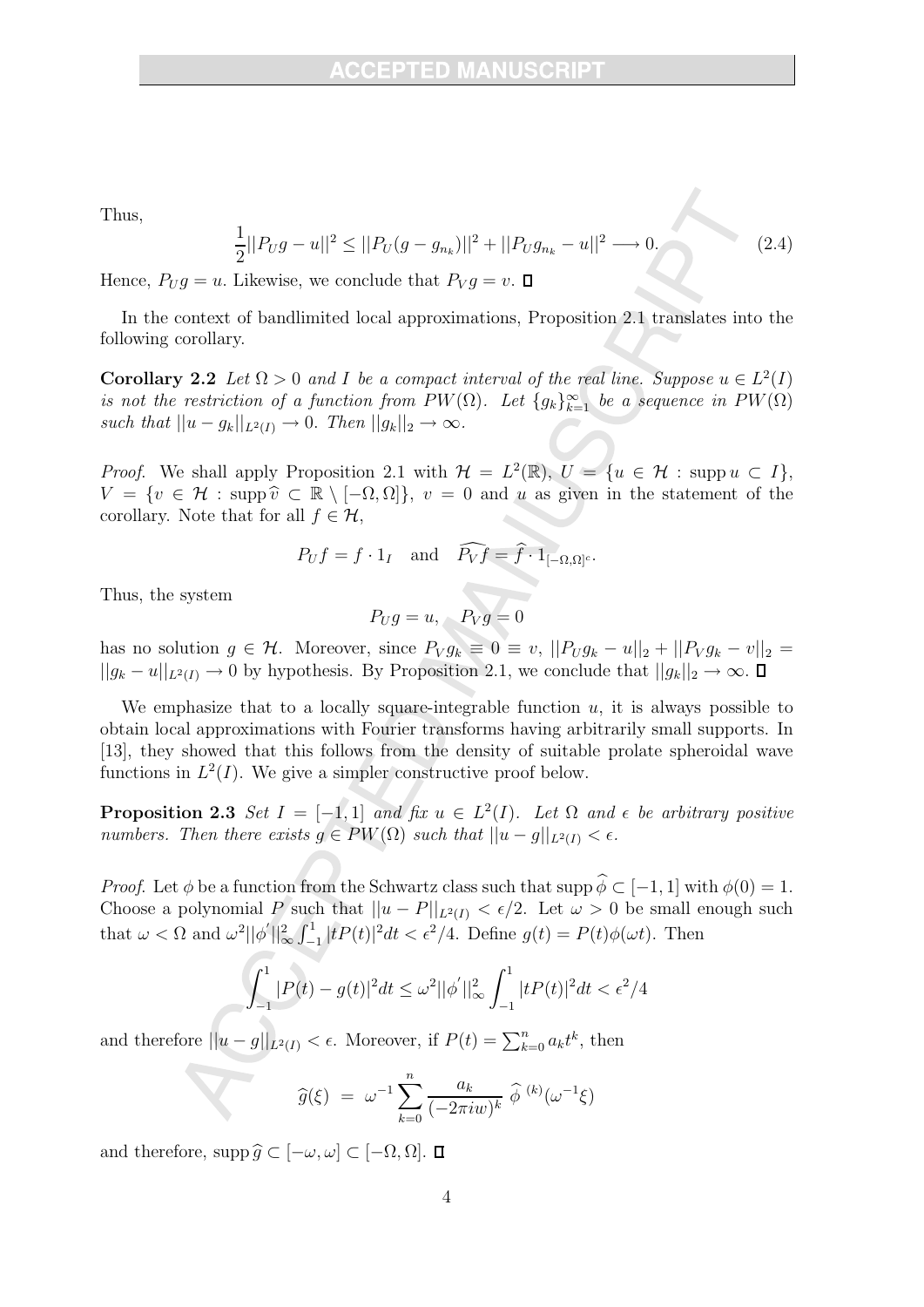#### 3 Mean Value Inequality

where  $B_n =$ 

Our main result in section 4 makes use of the following inequality, which bounds a local  $L^2$ -norm by a pointwise derivative.

**Lemma 3.1** Fix  $n \in \mathbb{N} \cup \{0\}$  and real numbers  $\alpha, \beta$  with  $\alpha < \beta$ . Let  $\phi : [\alpha, \beta] \to \mathbb{R}$  be n times continuously differentiable. Then there exists  $\tau \in [\alpha, \beta]$  such that

$$
(\beta - \alpha)^{n + \frac{1}{2}} |\phi^{(n)}(\tau)| \leq B_n ||\phi||_{L^2([\alpha, \beta])}
$$
\n(3.1)\n  
\n
$$
\frac{(2n)! \sqrt{2n + 1}}{n!}.
$$

*Proof.* Define  $\psi : [-1, 1] \longrightarrow \mathbb{R}$  by  $\psi(x) = \phi\left(\frac{\beta - \alpha}{2}(x - 1) + \beta\right)$  and

$$
L_n(x) = \frac{1}{2^n n!} \cdot \frac{d^n}{dx^n} (x^2 - 1)^n,
$$
\n(3.2)

the Legendre polynomial of degree  $n$  (for example, see [11]). Integrating by parts  $n$  times yields

$$
\int_{-1}^{1} \psi(x) L_n(x) dx = \frac{(-1)^n}{2^n n!} \int_{-1}^{1} \psi^{(n)}(x) (x^2 - 1)^n dx
$$

$$
= \frac{\psi^{(n)}(\sigma)}{2^n n!} \int_{-1}^{1} (1 - x^2)^n dx,
$$
(3.3)

for some  $\sigma \in ]-1,1[$ . Moreover, using the Beta function, we find that

$$
\int_{-1}^{1} (1 - x^2)^n dx = \frac{2^{2n+1} (n!)^2}{(2n+1)!}.
$$
 (3.4)

By combining (3.4), (3.3), the Cauchy-Schwarz inequality, and the fact that  $||L_n||_{L^2([-1,1])} =$  $\frac{\sqrt{2}}{\sqrt{2n+1}}$ , we obtain

$$
\frac{n!2^{n+\frac{1}{2}}}{(2n)!\sqrt{2n+1}} \cdot |\psi^{(n)}(\sigma)| \leq ||\psi||_{L^2([-1,1])}.\tag{3.5}
$$

Finally, in view of the equalities

$$
||\psi||_{L^2([-1,1])} = \frac{\sqrt{2}}{\sqrt{\beta - \alpha}} \cdot ||\phi||_{L^2([{\alpha},{{\beta}}])} \quad \text{and} \quad \psi^{(n)}(\sigma) = \left(\frac{\beta - \alpha}{2}\right)^n \phi^{(n)}(\tau), \tag{3.6}
$$

where  $\tau = \frac{\beta - \alpha}{2}(\sigma - 1) + \beta$ , we see that (3.5) is equivalent to the desired estimate (3.1).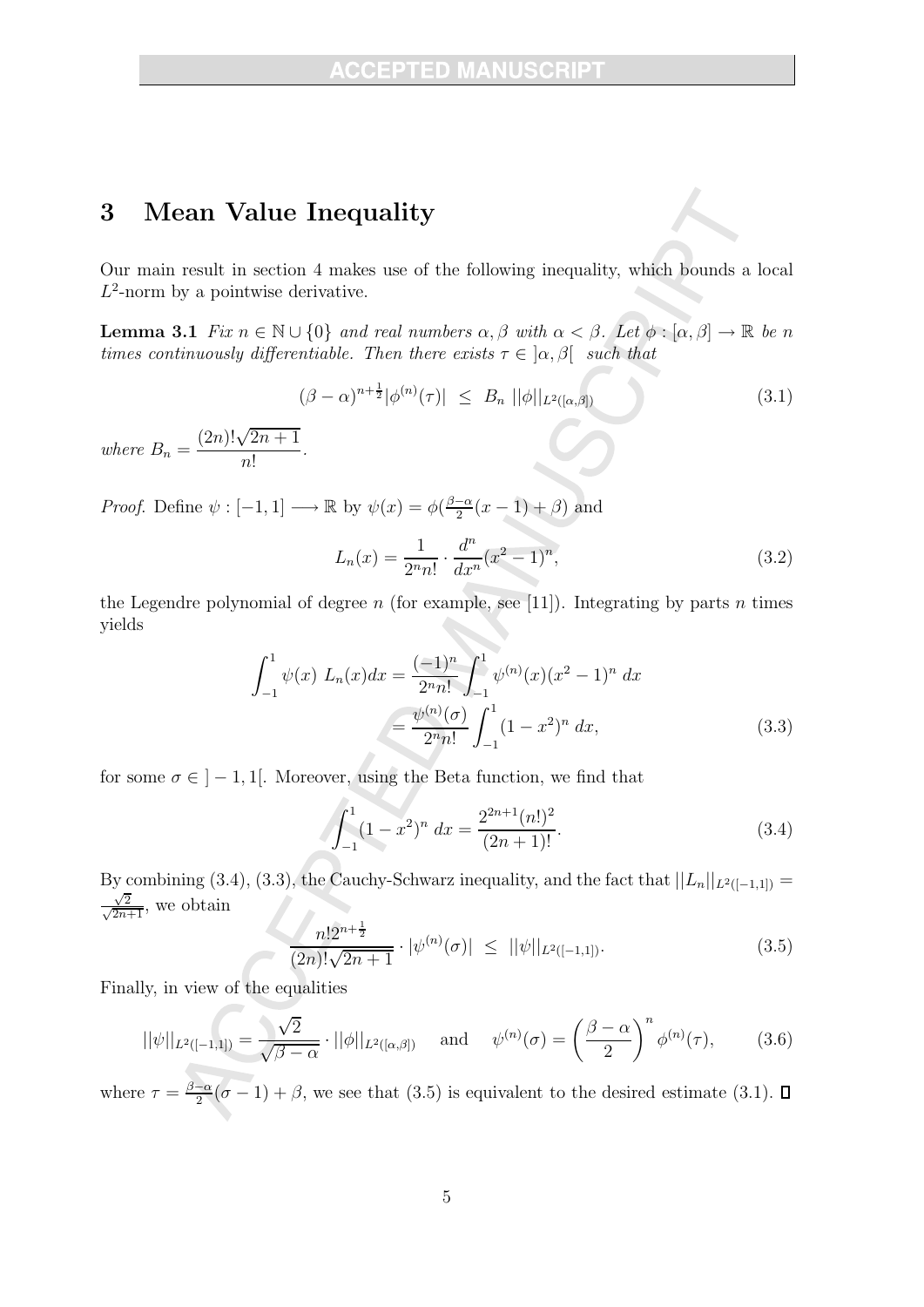# 4 Bandlimited approximation of functions with a jump in a derivative

For a fixed function  $u$  defined on a compact interval  $I$ , we obtain an estimate showing how the  $L^2(\mathbb{R})$ -norm of a function  $g \in PW(\Omega)$  blows up, as the local approximation errors  $||u - g||_{L^2(I)}$  go to zero. Here,  $u^{(n)}$  is assumed to have a jump at some interior point a in I.

**Theorem 4.1** Let  $n \in \mathbb{N} \cup \{0\}$ , I be a compact interval of  $\mathbb{R}$  and  $u \in L^2(I)$  be real-valued. Suppose that for some  $a \in I$  and  $\delta_0 > 0$ ,  $|a - \delta_0, a + \delta_0| \subset I$ , u is n times continuously differentiable on the intervals  $|a - \delta_0, a|$  and  $|a, a + \delta_0|$ , and

$$
\Delta_n(u) := \inf\{|u^{(n)}(t^+) - u^{(n)}(t^-)| : t^- \in ]a - \delta_0, a[ \ , t^+ \in ]a, a + \delta_0[ \ } > 0. \tag{4.1}
$$

Let  $0 < p < 2/(2n+1)$ ,  $q = 1 - p(n + \frac{1}{2})$  $(\frac{1}{2})$ , and  $g \in PW(\Omega)$  such that

$$
||g||_2 > D_n \left(\frac{\Omega^{n+\frac{1}{2}}}{\Delta_n(u)}\right)^{\frac{p}{q}-1} \quad \text{with} \quad \delta_0^q \Omega > \left(\frac{\Delta_n(u)}{4B_n}\right)^p. \tag{4.2}
$$

where  $B_n = (2n)! \sqrt{2n+1}/n!$ ,  $C_n = (2\pi)^{n+1} \sqrt{32}/\sqrt{2n+3}$ , and  $D_n = (4B_n)^{\frac{p}{q}}/C_n$ . Then

$$
\Omega^{n+\frac{1}{2}}||g||_2||u-g||_{L^2(I)}^p \ge \frac{\Delta_n(u)}{C_n}.\tag{4.3}
$$

*Proof.* Observe that  $||u - g||_{L^2(I)} > 0$  since  $u^{(n)}$  is discontinuous at a, and therefore cannot be the restriction to  $I$  of an entire function. First, assume that

$$
4B_n\Omega^{n+\frac{1}{2}} \|u-g\|_{L^2(I)}^q < \Delta_n(u). \tag{4.4}
$$

Set  $\delta = \Omega^{-1} ||u - g||_L^p$  $L^p(L^2(I))$ . In view of (4.2) and (4.4), we have  $0 < \delta < \delta_0$ .

Let  $g_1$  denote the real part of g. Let  $0 < \rho < \delta$ . By Lemma 3.1 applied to  $\phi = u - g_1$ , there exist  $t^+ \in ]a + \rho, a + \delta[$  and  $t^- \in ]a - \delta, a - \rho[$  such that

$$
|\phi^{(n)}(t^{\pm})| \leq B_n (\delta - \rho)^{-n - \frac{1}{2}} ||\phi||_{L^2(I)} \leq B_n (\delta - \rho)^{-n - \frac{1}{2}} ||u - g||_{L^2(I)}.
$$
 (4.5)

Meanwhile, the inversion formula for the Fourier transform implies,

$$
g^{(n)}(t^+) - g^{(n)}(t^-) = \int_{-\Omega}^{\Omega} \hat{g}(w) (2\pi i w)^n (e^{2\pi i w t^+} - e^{2\pi i w t^-}) dw.
$$

Since  $|t^+ - t^-| < 2\delta$ , it follows that

$$
|g^{(n)}(t^{+}) - g^{(n)}(t^{-})| \le 2\delta \int_{-\Omega}^{\Omega} |\widehat{g}(w)| \cdot |2\pi w|^{n+1} dw \le \frac{1}{2} C_n \delta ||g||_2 \Omega^{n + \frac{3}{2}}.
$$
 (4.6)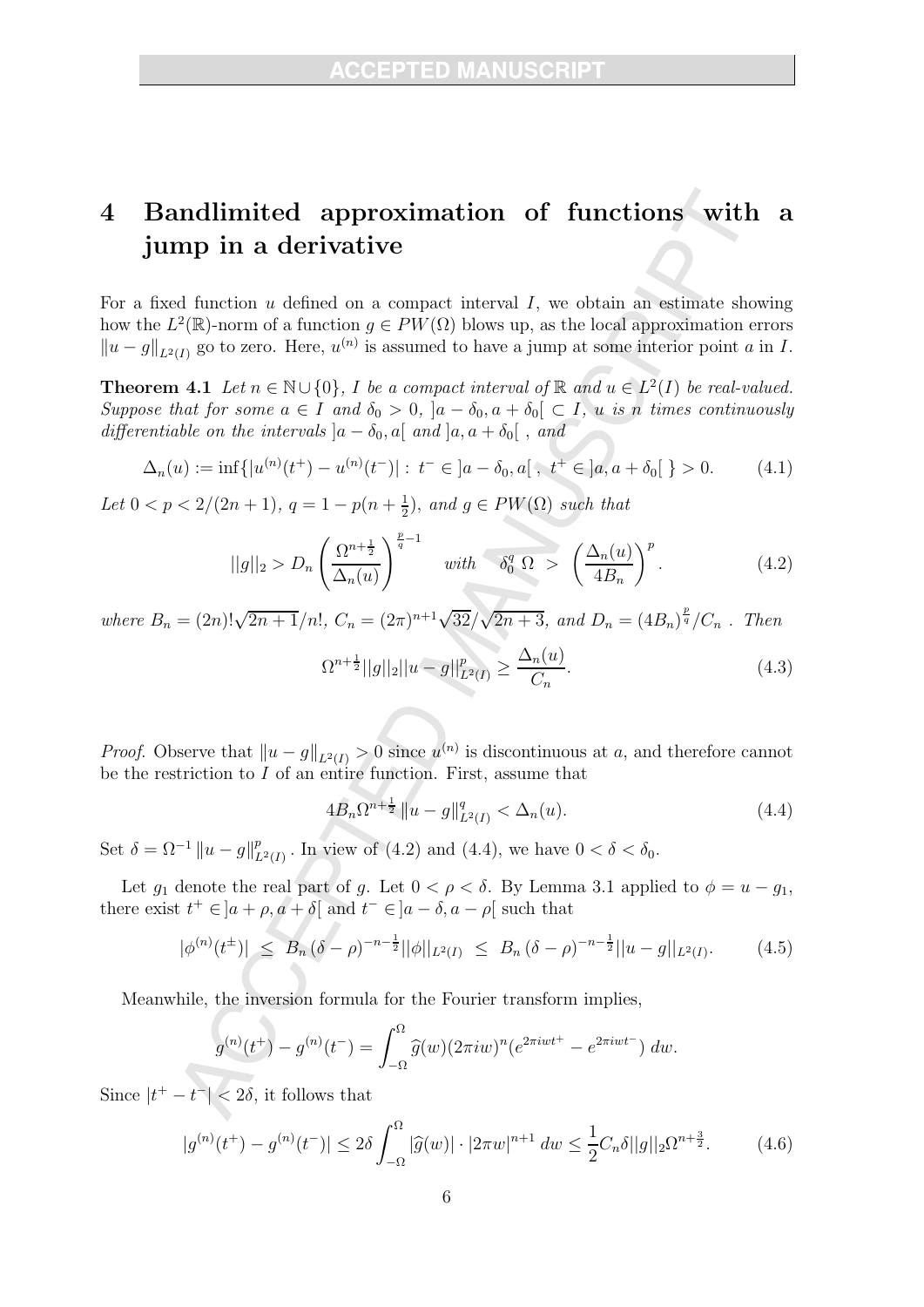With our choice of  $\delta$ , (4.6) implies

$$
|g^{(n)}(t^+) - g^{(n)}(t^-)| \le \frac{1}{2} C_n \Omega^{n + \frac{1}{2}} ||g||_2 ||u - g||_{L^2(I)}^p. \tag{4.7}
$$

Since  $\Delta_n(u) \leq |u^{(n)}(t^+) - u^{(n)}(t^-)|$ , adding (4.5) and (4.7) gives

$$
\Delta_n(u) \leq |\phi^{(n)}(t^+)| + |g_1^{(n)}(t^+) - g_1^{(n)}(t^-)| + |\phi^{(n)}(t^-)|
$$
  

$$
\leq \frac{2B_n ||u - g||_{L^2(I)}}{(\delta - \rho)^{n + \frac{1}{2}}} + \frac{1}{2}C_n \Omega^{n + \frac{1}{2}} ||g||_2 ||u - g||_{L^2(I)}^p.
$$
 (4.8)

Note that by (4.4),  $2B_n||u-g||_{L^2(I)}\delta^{-n-\frac{1}{2}} < \frac{1}{2}\Delta_n(u)$ . Letting  $\rho$  tend to zero in (4.8), we obtain

$$
\frac{\Delta_n(u)}{C_n} \le \Omega^{n+\frac{1}{2}}||g||_2||u - g||_{L^2(I)}^p \tag{4.9}
$$

On the other hand, assume that  $4B_n \Omega^{n+\frac{1}{2}} \|u - g\|_{L^2(I)}^q \geq \Delta_n(u)$ . Then

$$
\Omega^{n+\frac{1}{2}}||g||_2||u-g||_{L^2(I)}^p \ge ||g||_2 \Omega^\gamma \left(\frac{\Delta_n(u)}{4B_n}\right)^{\frac{p}{q}} \text{ where } \gamma = (n+\frac{1}{2})(1-\frac{p}{q}).
$$

By (4.2), the right-hand side of the last inequality above is greater than  $\Delta_n(u)/C_n$ . Thus,  $(4.9)$  also holds.  $\Box$ 

### 5 Bounds on essential time- and band-limitedness

As an application of Theorem 4.1, we obtain bounds on how well a function, with a jump in a derivative, can be essentially time- and band-limited. Given positive numbers  $T, \Omega$ and  $\varepsilon$ , let  $\mathcal{P}(T, \Omega, \varepsilon)$  denote the set of all  $u \in L^2(\mathbb{R})$  such that

$$
\int_{|x| \ge T} |u(x)|^2 dx \le \varepsilon^2 ||u||_2^2 \quad \text{and} \quad \int_{|\omega| \ge \Omega} |\widehat{u}(\omega)|^2 d\omega \le \varepsilon^2 ||u||_2^2. \tag{5.1}
$$

**Theorem 5.1** Let  $T, \Omega > 0, 0 < 14\varepsilon < 1$  and  $u \in \mathcal{P}(T, \Omega, \varepsilon)$  be real-valued. Let  $n \in \mathbb{R}$  $\mathbb{N} \cup \{0\}$  such that u is n times continuously differentiable on the intervals  $]-T,0[$  and  $]0,T[ \ \ \, and \,\, suppose$ 

$$
\Delta_n(u) := \inf\{|u^{(n)}(t^+) - u^{(n)}(t^-)| : t^- \in ]-T, 0[ \ , t^+ \in ]0, T[ \ } > 0. \tag{5.2}
$$

Let  $0 < p < 2/(2n+1)$ ,  $q = 1 - p(n + \frac{1}{2})$  $\frac{1}{2}$ ), and assume that

$$
||u||_{L^{2}(I)} \ge 2D_{n} \left(\frac{\Omega^{n+\frac{1}{2}}}{\Delta_{n}(u)}\right)^{\frac{p}{q}-1} \quad \text{and} \quad T^{q} \Omega > \left(\frac{\Delta_{n}(u)}{4B_{n}}\right)^{p} \tag{5.3}
$$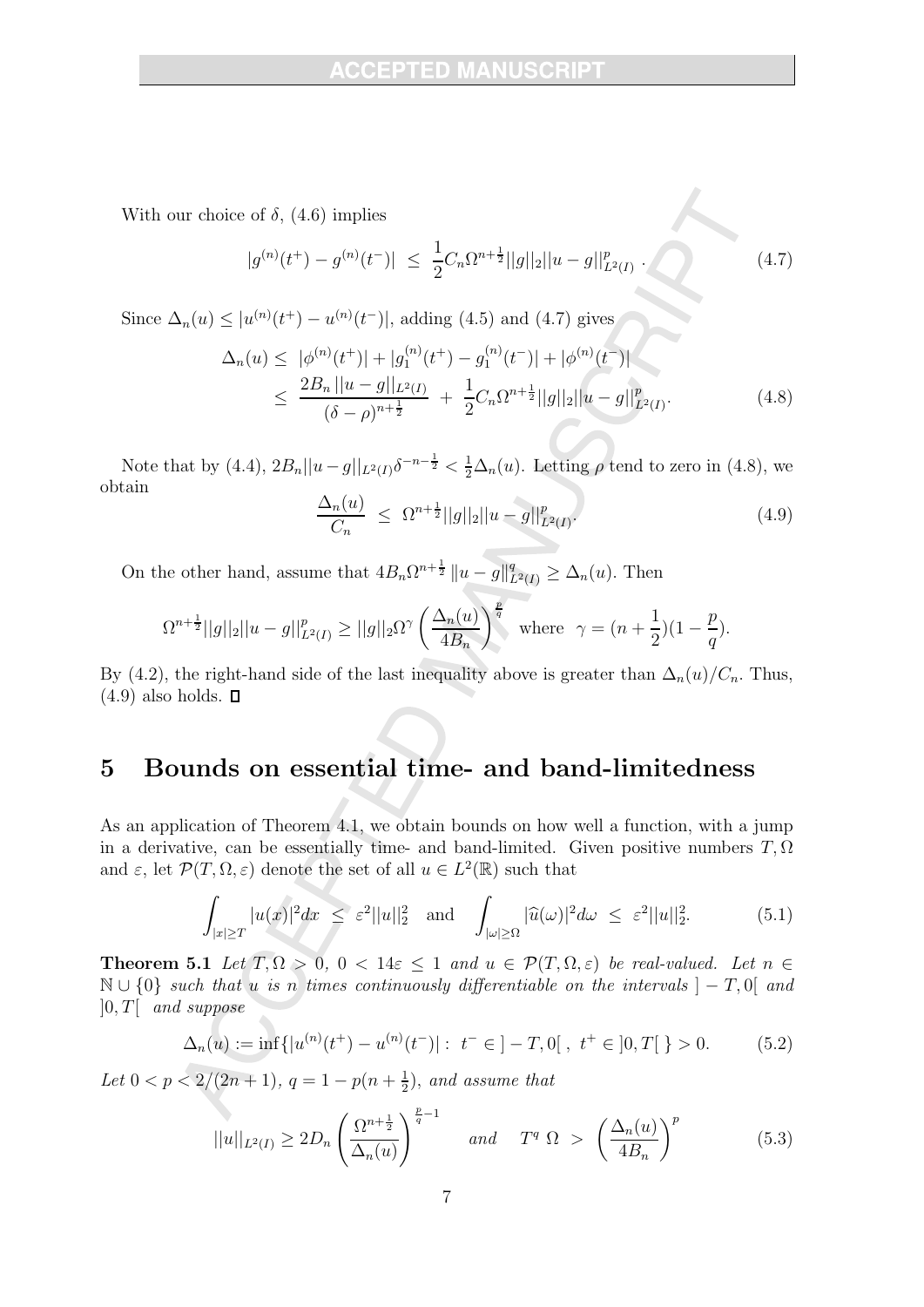where  $I = [-T, T]$ , and  $D_n$  and  $B_n$  are defined as in Theorem 4.1. Then

$$
A_n(7\varepsilon)^p \Omega^{n+\frac{1}{2}} ||u||_{L^2(I)}^{p+1} \ge \Delta_n(u) \tag{5.4}
$$

where  $A_n = C_n \left( \frac{14}{\sqrt{195}} \right)^{p+1}$ , and  $C_n$  is defined in the statement of Theorem 4.1.

*Proof.* Let  $\{\psi_n\}_{n=0}^{\infty}$  denote the sequence of prolate spheroidal wave functions corresponding to  $(T, \Omega)$ . They form an orthonormal basis for  $PW(\Omega)$ . Moreover, under the conditions in  $(5.1)$ , they satisfy

$$
||u - \mathbb{P}_d u||_2 \le 7\varepsilon ||u||_2,\tag{5.5}
$$

where  $\mathbb{P}_d$  denotes the orthogonal projection onto the span of  $\{\psi_0, \dots, \psi_{d-1}\}\$  and  $d=$  $1 + |4T\Omega|$  ([9, Theorem 3.6], [10]). Combining (5.3) and (5.5), we see that the first condition in (4.2) is satisfied with  $g = \mathbb{P}_d u$ . Hence, we may apply Theorem 4.1 and obtain

$$
\frac{\Delta_n(u)}{C_n} \le \Omega^{n+\frac{1}{2}} ||g||_2 ||u - g||^p_{L^2(I)}.
$$
\n(5.6)

Combining this with (5.5) and the fact that  $||g||_2 \le ||u||_2$ , we obtain

$$
\frac{\Delta_n(u)}{C_n} \le (7\varepsilon)^p \Omega^{n+\frac{1}{2}} ||u||_2^{p+1}.
$$
\n(5.7)

Meanwhile, since we have assumed  $14\varepsilon \leq 1$ , the first inequality in (5.1) implies

$$
\frac{\sqrt{195}}{14}||u||_2 \le \sqrt{1-\varepsilon^2}||u||_2 \le ||u||_{L^2(I)}.
$$
\n(5.8)

Combining this with (5.7) gives the desired estimate (5.4).  $\Box$ 

Taking  $n = 0$  and  $p = 1$  in Theorem 5.1, the following example shows that the lower bound for  $\varepsilon$  in (5.4) is optimal up to a constant factor.

**Example 5.2** Fix  $s > 1$ . Suppose  $u : \mathbb{R} \longrightarrow \mathbb{R}$  is odd such that  $u = \alpha 1_{[0,T]} + \beta 1_{[T,T+\delta]}$ on  $]0,\infty[$ , for some positive  $\alpha, \beta, T, \delta$  with  $4T^s(\alpha+\beta)^2 = \pi^2$ . Let  $\Omega = (\delta T^s \beta^2)^{-1}$  and  $\varepsilon^2 = (\Omega T^{s+1} \alpha^2)^{-1}$  and assume

$$
T \ge \max \left\{ \left( \frac{196}{\alpha^2 \Omega} \right)^{1/(s+1)}, \frac{3\Omega}{\pi^2 \alpha^4}, \frac{\alpha^2}{4\Omega^2} \right\}.
$$
 (5.9)

Then  $u \in \mathcal{P}(T, \Omega, \varepsilon)$  and

$$
\frac{6}{7^3 \pi} \cdot \frac{1}{\alpha T \Omega^{1/2}} \le \varepsilon = \frac{1}{\alpha T^{(s+1)/2} \Omega^{1/2}}.
$$
\n(5.10)

**Remark 5.3** Observe that with  $\Omega = \alpha^2$ , (5.9) becomes

$$
\frac{\pi^{2/s}}{4^{1/s}(\alpha+\beta)^{2/s}} \ge \max\left\{\frac{14^{2/(s+1)}}{\alpha^{4/(s+1)}}, \frac{3}{\pi^2\alpha^2}, \frac{1}{4\alpha^2}\right\},\,
$$

which is satisfied for  $\alpha$  sufficiently large with  $\beta$  fixed.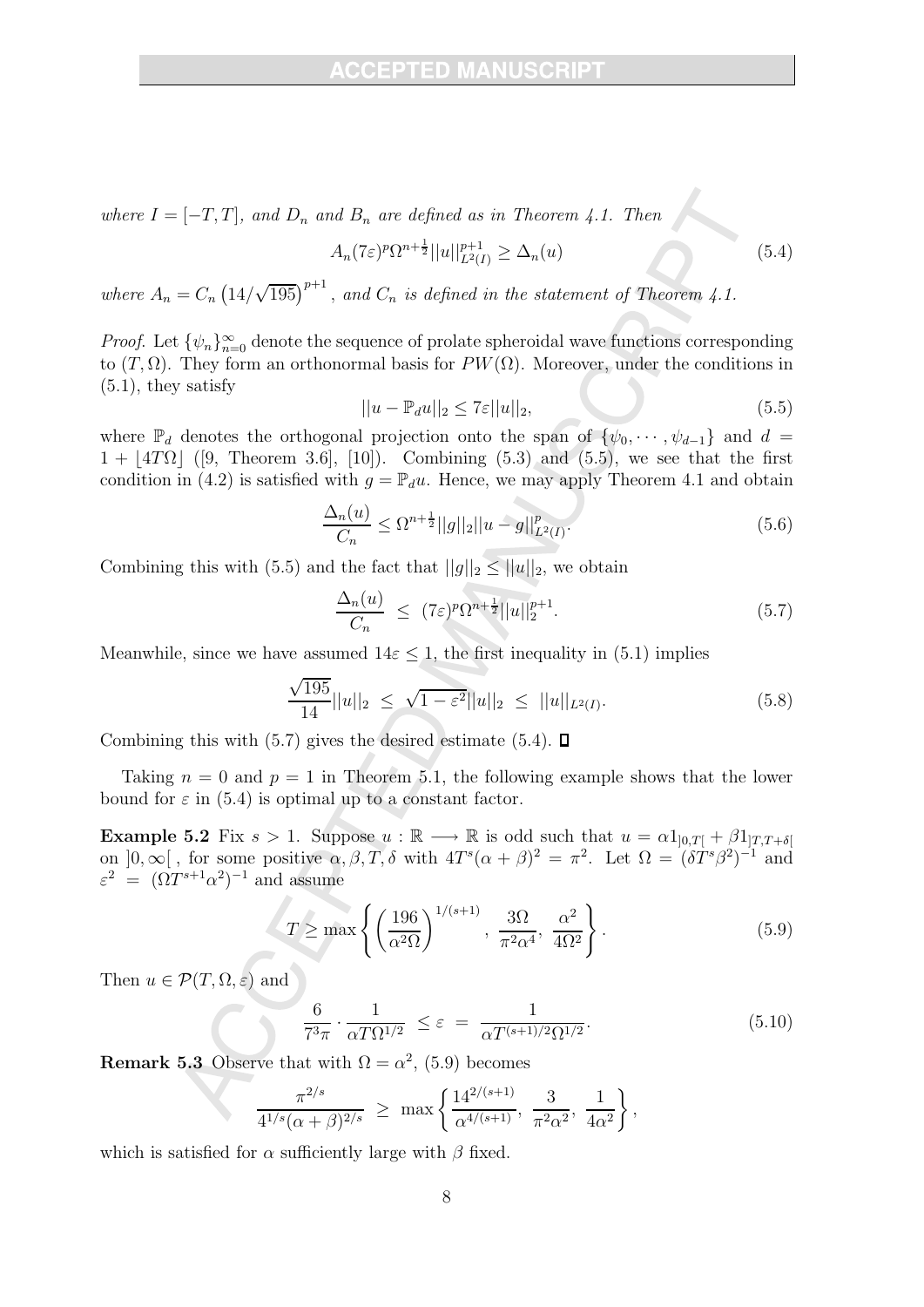Proof. We have  $i\pi w\widehat{u}(w) = \alpha \left\{ \cos(2\pi Tw) - 1 \right\} + \beta \left\{ \cos(2\pi (T + \delta)w) - \cos(2\pi Tw) \right\}.$ Therefore,  $|\widehat{u}(w)| \leq 2(\alpha + \beta)(\pi |w|)^{-1}$  and

$$
\int_{|w|\geq \Omega} |\widehat{u}|^2 \leq \frac{8(\alpha+\beta)^2}{\pi^2 \Omega} = \frac{2}{T^s \Omega}.
$$
\n(5.11)

Also, we have

$$
\int_{|t|\geq T} |u|^2 = 2\delta\beta^2 = \frac{2}{T^s \Omega}.
$$
\n(5.12)

Note that  $||u||_2^2 = 2(T\alpha^2 + \delta\beta^2)$ . Thus, (5.11) and (5.12) show that  $u \in \mathcal{P}(T, \Omega, \varepsilon)$ .

Meanwhile, with our choice of  $\varepsilon$ , the condition  $14\varepsilon \leq 1$  translates into  $T^{s+1} > \frac{196}{(\alpha^2 \Omega)}$ . Moreover, with  $p = 1$  and  $q = 1/2$  in Theorem 4.1, we have  $B_0 = 1$ ,  $C_0 = 2\pi\sqrt{32}/\sqrt{3}$ , and  $D_0 = \sqrt{6}/\pi$ . Thus, the conditions in (5.3) translate respectively into

$$
T > \frac{3\Omega}{\pi^2 \alpha^4} \quad \text{and} \quad T > \frac{\alpha^2}{4\Omega^2}.
$$
 (5.13)

In short, (5.9) ensures that the hypotheses of Theorem 5.1 are satisfied with  $p = 1$  and  $q = 1/2$ . Hence, (5.4) implies

$$
7A_0\varepsilon \ge \frac{1}{\alpha T\sqrt{\Omega}},
$$

which gives the inequality in (5.10) since  $7A_0 \leq 7^3 \pi/6$ .

To obtain similar examples for higher smoothness  $n \in \mathbb{N}$ , one may start with an odd simple function  $u_0$  supported on some compact interval  $[-R, R]$  such that  $\int_{-R}^{R} u_0 = 0$  and

$$
\int_{-R}^{R} \int_{-R}^{x_{k-1}} \cdots \int_{-R}^{x_1} u_0(x_0) dx_0 dx_1 \cdots dx_{k-1} = 0
$$

for  $k \in \{2, \dots, n\}$ , in case  $n \ge 2$ . Then one considers the function u defined by

$$
u(x) = \int_{-R}^{x} \int_{-R}^{x_{n-1}} \cdots \int_{-R}^{x_1} u_0(x_0) dx_0 dx_1 \cdots dx_{n-1}
$$

for  $x \in [-R, R]$  and  $u \equiv 0$  outside  $[-R, R]$ .

#### References

- [1] W. Beckner, Pitt's inequality and the uncertainty principle, Proc. Amer. Math. Soc. 123 (1995) 1897-1905.
- [2] J.J. Benedetto, H.P. Heinig, Fourier transform inequalities with measure weights: New proofs and generalizations, Advances in Mathematics, 96 (1992) 194-225.